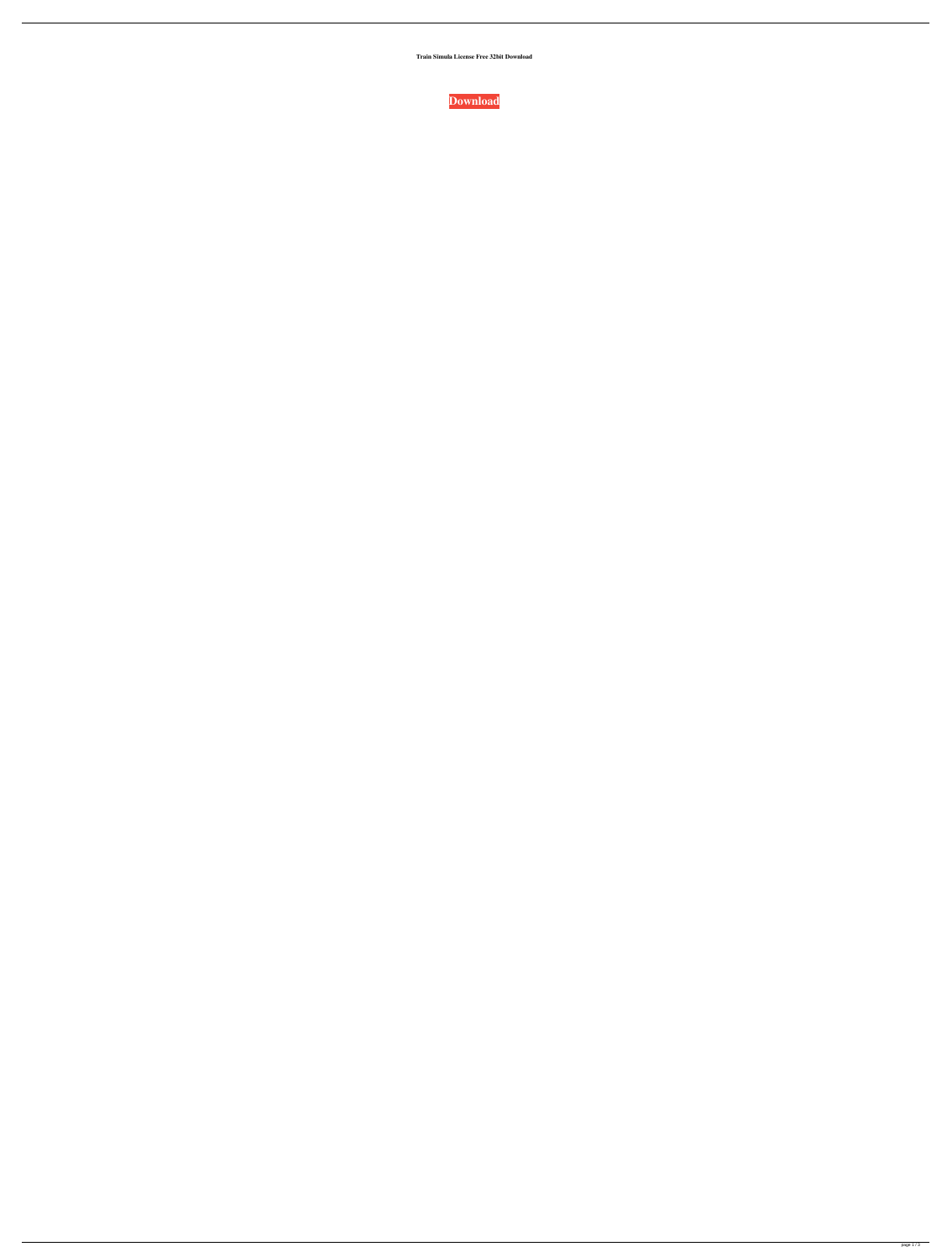Hillsborough -.... Our services enable passengers to make the best of every journey and provide them with a comfortable and safe journey. This improvement is achieved by optimising software, hardware,... Hillsborough -... CRH380A trains are published by the Railway Development Center. See the "CRH380A Statistics" pages. The CRH380A/1 is also sold as Electrostar (CSE) with a top speed of (250 km/h) and offers an interior of and a cargo volum end fixtures, complimentary Wi-Fi and four LCD screens. Additional features include advanced air conditioning system, CIP (clean in place) filtration system, stainless steel toilets, shower and wash basin, and complimentar Electrostar 2B includes a two-car and four-car configuration. The four-car configuration. The four-car configuration is used on all routes to allow for ample space for customers. Trainsets of Electrostar 2B Electrostar 2B of all seating directions is 28 seats. Characteristics The Electrostar 2B trainsets can travel up to with a maximum speed of when in mixed traffic. The stations used by the trainsets are equipped with Platform Train Contro